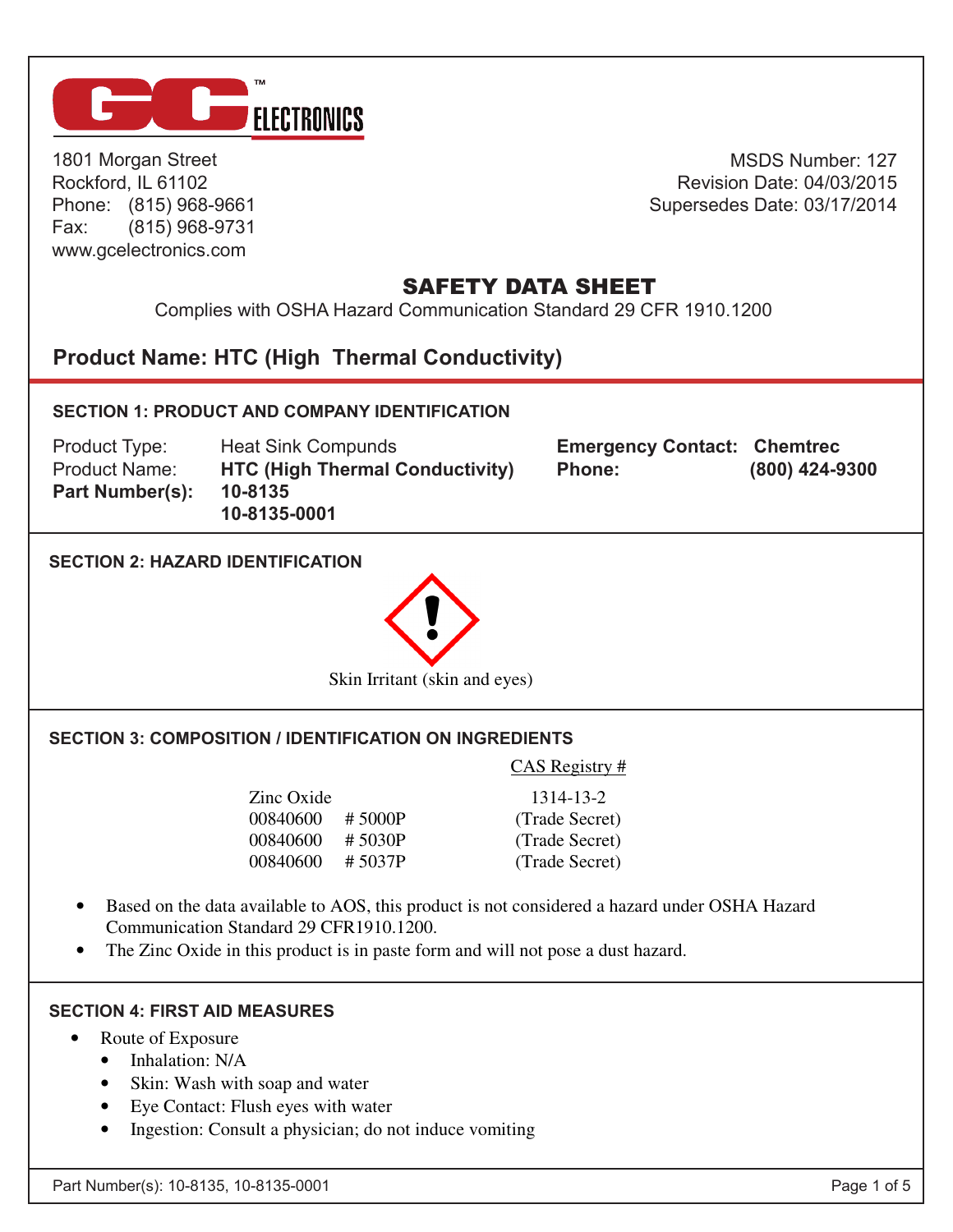

1801 Morgan Street Rockford, IL 61102 Phone: (815) 968-9661<br>Few (815) 968-9731 Fax: (815) 968-9731 www.gcelectronics.com 5-809 (15) Pax:<br>سور Eax: ۳۰۰۰ مارچ w.gcelectronics.co / IO I 3) 900-91.<br>موجود 1000-001 w.gcelectronics.com<br>-

MSDS Number: 127 Revision Date: 04/03/2015 Supersedes Date: 03/17/2014

# **SAFETY DATA SHEET**

Complies with OSHA Hazard Communication Standard 29 CFR 1910.1200 • Ingestion: Consult a physician; do not induce vomiting **SECTION FIGLATE SECTION SECTION SECTION SECTION** 

#### **Product Name: HTC (High Thermal Conductivity) SECTION 5: FIRE FIGHTING SECTION 5: FIGHT SECTION 5: Fire Fighting Measures**  Product Name: HTC (High Thermal Conductivit

### **SECTION 5: FIRE FIGHTING MEASURES SECTION 5: Fire Fighting Measures**

• Extinguishing Media: Foam, Carbon Dioxide, Dry Chemical

• Extinguishing Media: Foam, Carbon Dioxide, Dry Chemical

• Fire Fighting Instructions: Wear self-contained breathing apparatus for enclosed or confined areas

 $\mathbf{F}_{\mathbf{F}}$  is the Fighting Instructions: Wear self-contained approximations:  $\mathbf{F}_{\mathbf{F}}$ 

• Unusual Fire & Explosion Hazards: None known **SECTION 6: Accidental Release Measures**

#### **SECTION 6: Accidental Release Measures SECTION 6: Accidental Release Measures** SECTION 6: ACCIDENTAL RELEASE MEASURES  $\mathcal{P}_\text{p}$  - Do not ingest, precautions  $\mathcal{P}_\text{p}$  and  $\mathcal{P}_\text{p}$  and  $\mathcal{P}_\text{p}$  and  $\mathcal{P}_\text{p}$  and  $\mathcal{P}_\text{p}$

- Personal precautions Do not ingest, protective equipment wear gloves
- Collect product and repackage in a container.
- Dispose product in landfill as environmental precaution
- For containment and clean up use common solvents such as mineral spirits or acetone followed by soap and water and common solvents such as mineral spirits such as mineral spirits or acetone for acetone for acetone for acetone for acetone for acetone for acetone for acetone for acetone for acetone for acetone for acet

#### **SECTION 7: Handling and Storage SECTION 7: Handling and Storage SECTION 7: HANDLING AND STORAGE**

- **SECTION 7: SECTION 7: AND STORAGE** • Storage temperature: Ambient
- Storage pressure: Atmospheric
- General: Keep container closed

• General: Keep container closed

• Avoid direct flames • Avoid direct flames

soap and water

#### e COTION DIE VOORLIE **SECTION 8: Exposure Controls, Personal Protection SECTION 8: Exposure Controls, Personal Protection SECTION 8: EXPOSURE CONTROLS, PERSONAL PROTECTION**

- Control Parameters (Biological): N/A
- Appropriate Engineering controls: Gloves
- Respiratory Protection: Not necessary
- Ventilation: Under normal conditions, no special ventilation is needed
- Skin Protection: Gloves are not necessary
- Eye Protection: Safety glasses are not necessary
- Work/Hygienic Practices: Safety glasses & gloves are recommended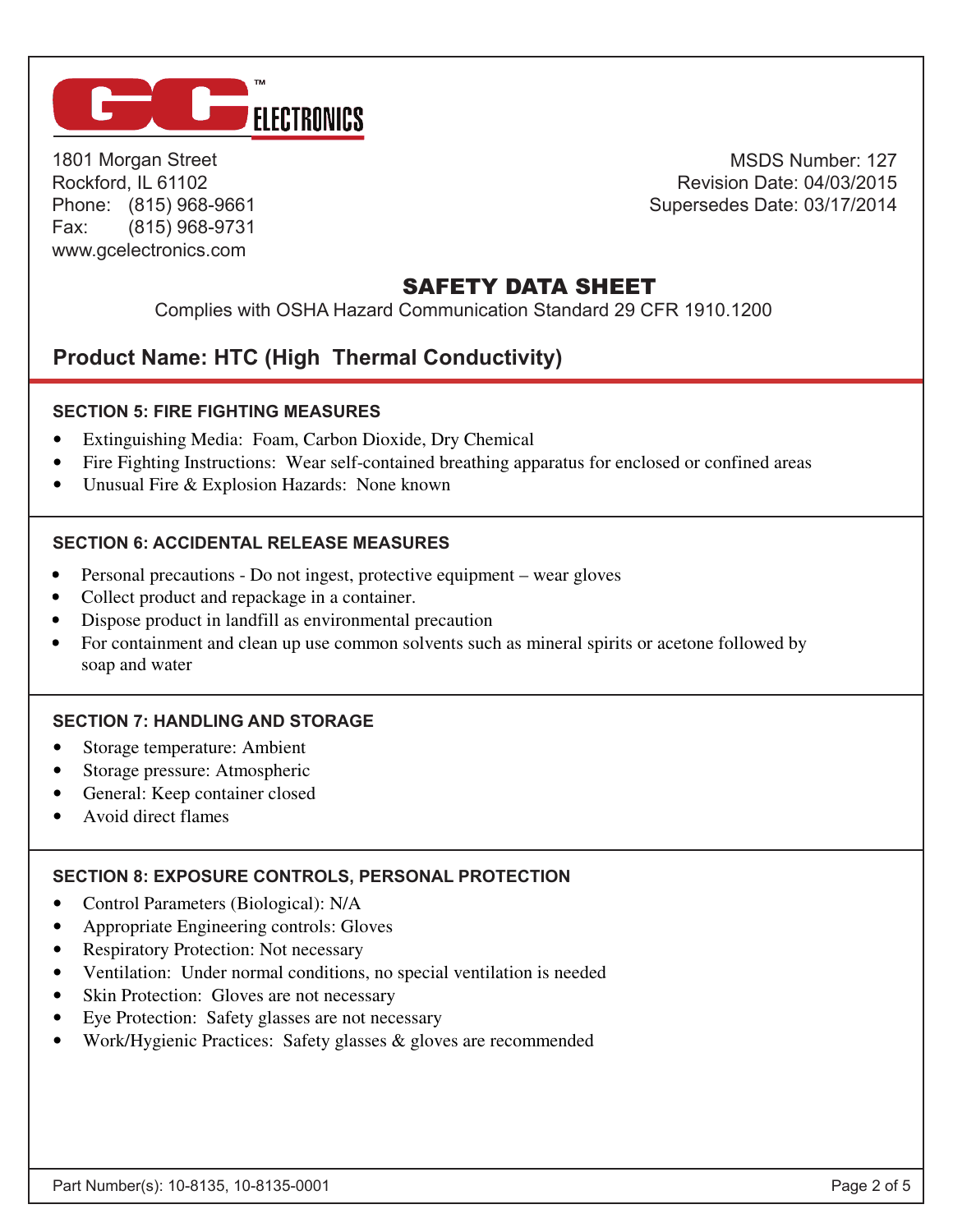

1801 Morgan Street Rockford, IL 61102 Phone: (815) 968-9661 Fax: (815) 968-9731 www.gcelectronics.com

MSDS Number: 127 Revision Date: 04/03/2015 Supersedes Date: 03/17/2014

> **Contract Contract Contract Contract**

**Contract Contract** the contract of the contract of

and the state of the and the state of the state

## **SAFETY DATA SHEET**

Complies with OSHA Hazard Communication Standard 29 CFR 1910.1200

**SECTION 9: Physical and Chemical Properties** 

# **Product Name: HTC (High Thermal Conductivity)**

#### **SECTION 9: PHYSICAL AND CHEMICAL PROPERTIES SECTION 9: Physical and Chemical Properties**  Appearance: Off White Paste Appearance: Off White Paste ODORLAND **NL AND CHEMIC SECTION 9: Physical and Chemical Properties**

| Odor Threshold: N/A<br>Initial Boiling Point and Boiling<br>Range:<br>Flash Point:<br><b>Evaporation Rate:</b><br><b>Flammability Limits:</b><br>Upper/lower Flammability Limits: N/A | Appearance: Off White Paste<br>Odor: Odorless<br>pH: N/A<br>Freezing Point: $-67^{\circ}F/-55^{\circ}C$<br>N/A<br>$565^{\circ}F/296^{\circ}$ (COC)<br>$\leq 0.01$ (butyl)<br>$acetate=1)$<br>LFL: Not determined<br>UFL: Not determined | Specific Gravity: $2.7 \text{ (H2O=1)}$<br>Vapor Pressure: Not available<br>Vapor Density: Not available<br>Relative Density: N/A<br>Solubility in Water: Insoluble<br>Partition coefficient/ n-<br>octanol/water<br>Auto-ignition Temperature: N/A<br>Decomposition Temperature: N/A<br>Viscosity: N/A | N/A |
|---------------------------------------------------------------------------------------------------------------------------------------------------------------------------------------|-----------------------------------------------------------------------------------------------------------------------------------------------------------------------------------------------------------------------------------------|---------------------------------------------------------------------------------------------------------------------------------------------------------------------------------------------------------------------------------------------------------------------------------------------------------|-----|
|---------------------------------------------------------------------------------------------------------------------------------------------------------------------------------------|-----------------------------------------------------------------------------------------------------------------------------------------------------------------------------------------------------------------------------------------|---------------------------------------------------------------------------------------------------------------------------------------------------------------------------------------------------------------------------------------------------------------------------------------------------------|-----|

### **SECTION 10: STABILITY AND REACTIVITY SECTION 10: Stability and Reactivity**

- y: Product is stable; hazardous polymerization will not occur.<br>Reakility: Inort • Reactivity: Product is stable; haze • Reactivity: Product is stable; hazardous polymerization will not occur.<br>• Chamical Stability: Inort
- Chemical Stability: Inert
- Chemical Stability: Inert<br>• Possibility of Hazardous Reactions: None known y of Hazardous Reactions: None known<br>excluding to Avoid: Strong original agents III's of Hazardous Reactions: None known<br>ble & Conditions to Avoid: Strong originals agents
- ex Conditions to Avoid: Strong oxidizing agents<br>ible Meterials: N/A • Possibility of Hazardous Reactions: N<br>• Materials & Conditions to Avoid: Stre eriais & Conditions to Avoid: Strong oxidizing agents<br>mostility Meterials: N/A • Materials  $&$  Conditions to Avoid: Strong oxidizing agents  $\bullet$  Incorportible Meterials: N/A
- Incompatible Materials: N/A
- filte Materials: N/A<br>https://www.patition.products: None is Decomposition Products: None known valude Materials: IVA<br>https://www.patition.products: Nov • Hazardous Decomposition Products: None known • Hazardous Decomposition Products: None known

## **SECTION 11: Toxicological Information SECTION 11: Toxicological Information SECTION 11: TOXICOLOGICAL INFORMATION**

- Route of Exposure
- Inhalation: N/A
	- Ingestion: Consult a physician
	- Ingestion: Consult a physician<br>• Skin: Wash with soap and water
	- of with soap and water<br>act: Flush eves with water  $\alpha$ . The sheap and water water •  $E_y = 1$  Eye Contact: Flush eyes with water • Eye Contact: Flush eyes with water

Symptoms related to physical, chemical and toxicological characteristics: None known Measures of toxicity:  $N/A$ Symptoms related to physical, chemical and toxicological characteristics. None Delayed and immediate effects and also chronic effects from short and long term exposure: None know Delayed and immediate effects and also chronic effects from short and long term exposure: None know Symptoms relative to physical and the chemical characteristics: None characteristics: None characteristics: None Delayed and immediate effects and also chronic effects from short and long term exposure: None know

**SECTION 12: Ecological Information** 

Delayed and immediate effects and also chronic effects from short and long term exposure: None know

Delayed and immediate effects and also chronic effects from short and long term exposure: None know

**SECTION 11: Toxicological Information**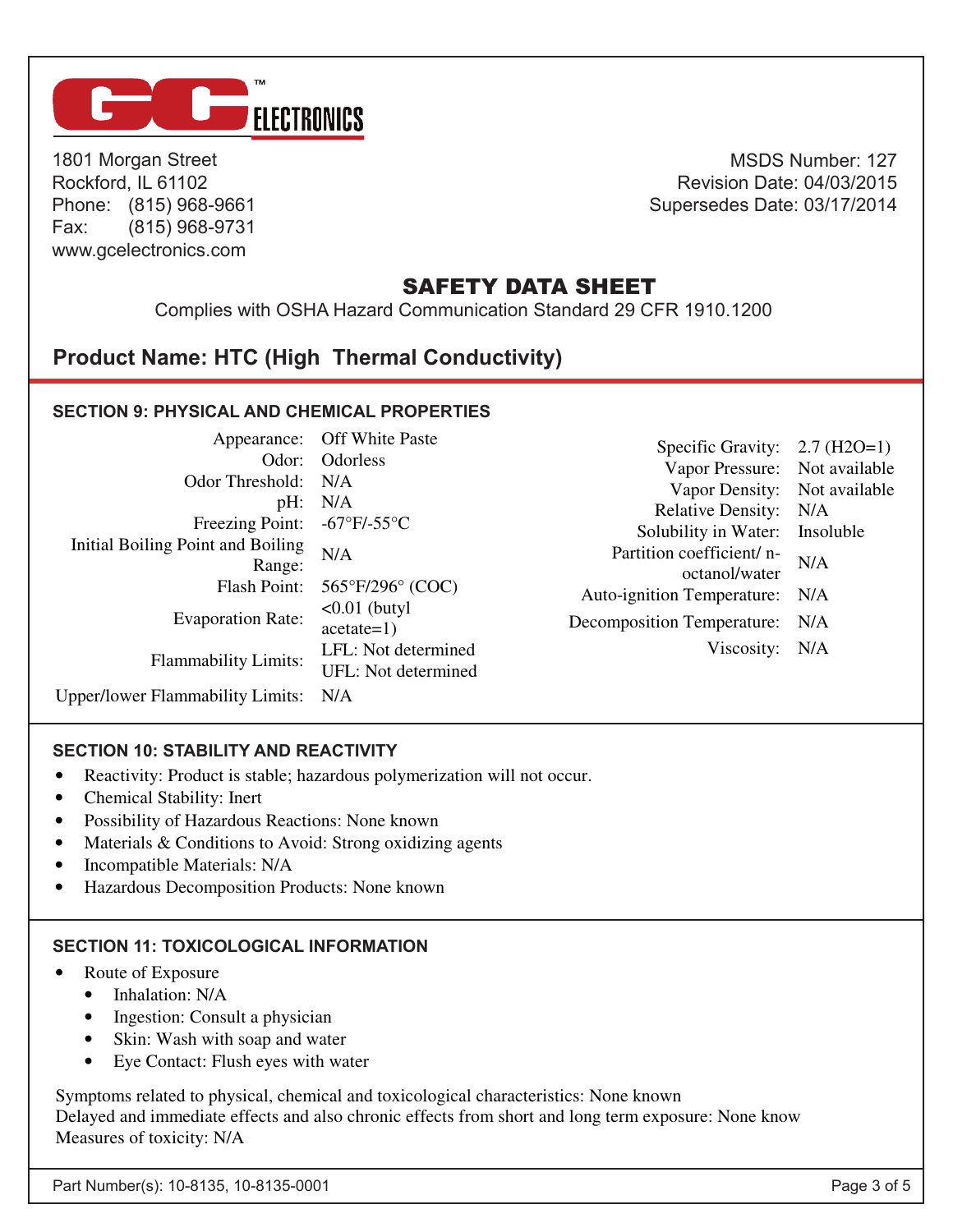

• Hazardous Decomposition Products: None known

1801 Morgan Street Rockford, IL 61102 Phone: (815) 968-9661 Fax: (815) 968-9731 www.gcelectronics.com

MSDS Number: 127 Revision Date: 04/03/2015 Supersedes Date: 03/17/2014

a sa kacamatan ing Kabupatèn Bandaran Ing Kabupatèn Bandaran Ing Kabupatèn Bandaran Ing Kabupatèn Bandaran Ing<br>Kabupatèn

# **MATERIAL SAFETY DATA SHEET**

| Complies with OSHA Hazard Communication Standard 29 CFR 1910.1200

## **Product Name: HTC (High Thermal Conductivity)** Measures of toxicity: N/A

#### **SECTION 12: Ecological Information SECTION 12: Ecological Information**

- Ecotoxicity: N/A
- Persistence and degradability: N/A
- Bioaccumulative potential: N/A
- Bioaceaniana ve poenials in  $V/A$   $\blacksquare$

#### **SECTION 13: DISPOSAL INFORMATION SECTION 13: Disposal Information** • Incinerate or dispose of materials in accordance with local, state & federal regulations. **SECTION 14: TRANSPORT INFORMATION**

**AOS Thermal Compounds**  • Incinerate or dispose of materials in accordance with local, state & federal regulations. • Incinerate or dispose of materials in accordance with local, state & federal regulations.

**SECTION 13: Disposal Information**

Tel. (732)389-5514 *22 Meridian Road, Suite 6, Eatontown, NJ 07724* Fax (732)389-6380

#### **SECTION 14: TRANSPORT INFORMATION SECTION 14: Transport Information SECTION 14: Transport Information**  SECTION 14: TRANSPORT INFORMATI • UN Proper Shipping Name: Non-Hazardous Heat Sink Compound

- UN Number: N/A
- UN Proper Shipping Name: Non-Hazardous Heat Sink Compound
- UN Proper Simplying Name: Non-Hazardous Heat Sink Compound Transport Hazard Class: Non-Hazardous
- Transport Hazard Class. Non-Hazardous<br>• Environmentel Hezerde (Merine Dolluten • Environmental Hazards (Marine I officially, No<br>• Transport in Rulle Vos • Environmental Hazards (Marine Pollutant): No
- Transport in Bulk: Yes
- Transport in Bulk: Tes<br>• Special Transport Precautions: N/A
- Special Transport Precautions: N/A<br>• Not a bazardous material for DOT 7 • Not a hazardous material for DOT, TDG classification, ADR/RID, IMDG, and IATA-DGR  $\mathbf{r}$ • Not a hazardous material for DOT, TDG classification, ADR/RID, IMDG, and IATA-DGR shipping. **SECTION 15: Regulation** 15: **Property** Information, **Property**

#### **SECTION 15: REGULATORY INFORMATION SECTION 15: Regulatory Information**  $\sim$  All ingredients are on the Toxic Substances Control Act (TSCA) in  $\sim$  are not required to  $\sim$

• All ingredients are on the Toxic Substances Control Act (TSCA) Inventory list or are not required to requirement of the receiving company. be listed. If you export this product, please ensure that the ingredients meet the inventory listing

### **SECTION 16: OTHER INFORMATION**

requirement of the receiving company.

- to ensure that its activities comply with federal, state or provincial, and local laws. shown above. However, no warranty, expressed or implied, is given. It is the buyer's responsibility • The information herein is presented in good faith and believed to be accurate as of the revision date
- This MSDS has been updated to conform to standards set forth by the Chemical Manufacturers Association as released through the American National Standard Institute. (See ANSI Z400.1-1993)  $\mathbb{P}^1$  is property is presented in good faith and believed to be accurate as of the revision date as of the revision date as of the revision date as of the revision date as of the revision date as of the revision date This MSDS has been updated to conform to standards set forth by the Chemical Manufacturers

 $A$ ssociation as released through the American National Standard Institute. (See ANSI  $\alpha$